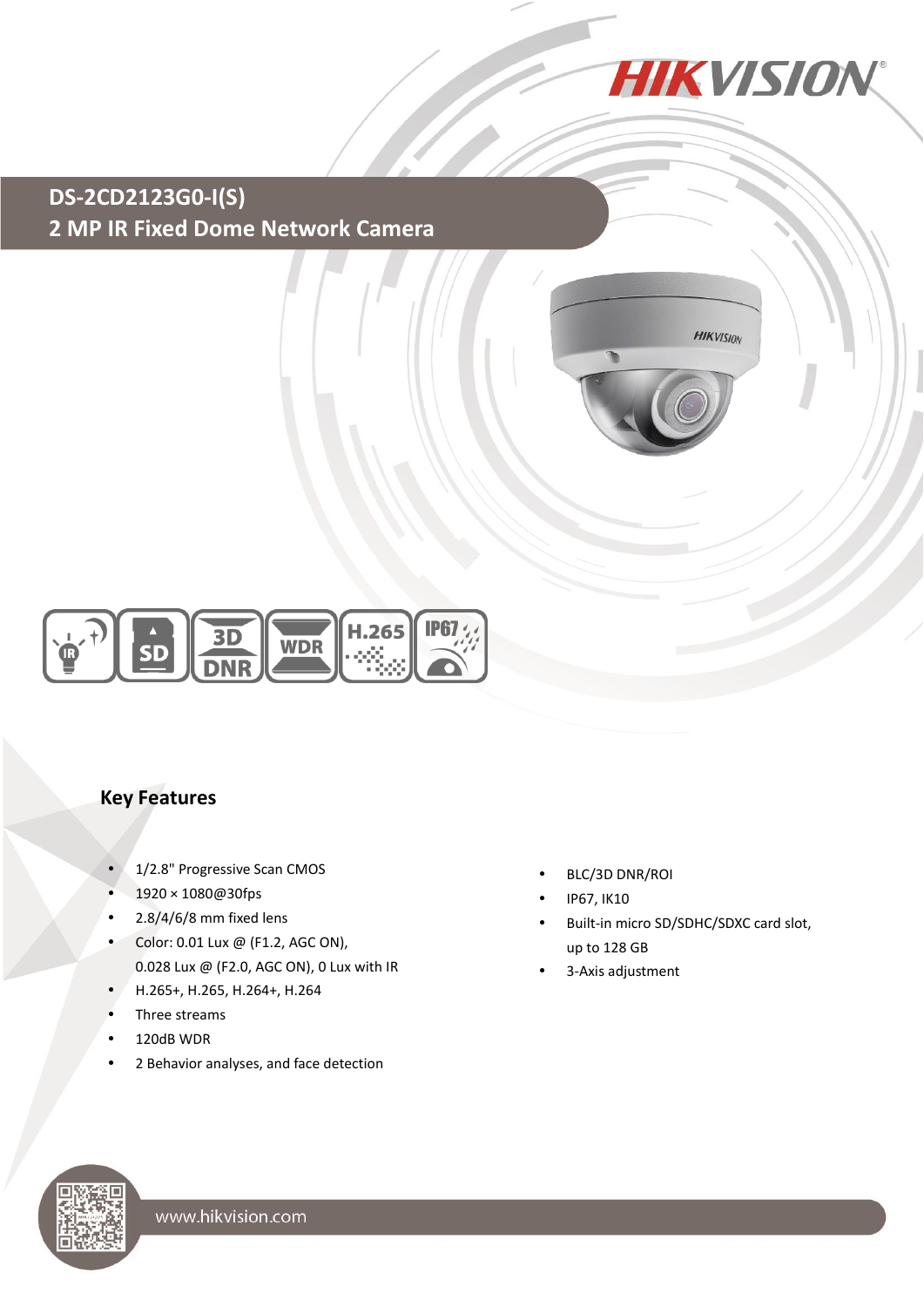

# **Specifications**

X

| Camera                         |                                                                                                                                                                                                                                                                               |  |  |
|--------------------------------|-------------------------------------------------------------------------------------------------------------------------------------------------------------------------------------------------------------------------------------------------------------------------------|--|--|
| <b>Image Sensor</b>            | 1/2.8" Progressive Scan CMOS                                                                                                                                                                                                                                                  |  |  |
| Min. Illumination              | Color: 0.01 Lux @ (F1.2, AGC ON), 0.028 Lux @ (F2.0, AGC ON), 0 Lux with IR                                                                                                                                                                                                   |  |  |
| Shutter Speed                  | 1/3 s to 1/100,000 s                                                                                                                                                                                                                                                          |  |  |
| Slow Shutter                   | Yes                                                                                                                                                                                                                                                                           |  |  |
| Auto-Iris                      | No                                                                                                                                                                                                                                                                            |  |  |
| Day & Night                    | IR Cut Filter                                                                                                                                                                                                                                                                 |  |  |
| <b>Digital Noise Reduction</b> | 3D DNR                                                                                                                                                                                                                                                                        |  |  |
| <b>WDR</b>                     | 120dB                                                                                                                                                                                                                                                                         |  |  |
| 3-Axis Adjustment              | Pan: 0° to 355°, tilt: 0° to 75°, rotate: 0° to 355°                                                                                                                                                                                                                          |  |  |
| Lens                           |                                                                                                                                                                                                                                                                               |  |  |
| Focal length                   | 2.8/4/6/8 mm                                                                                                                                                                                                                                                                  |  |  |
| Aperture                       | F2.0                                                                                                                                                                                                                                                                          |  |  |
| Focus                          | Manual                                                                                                                                                                                                                                                                        |  |  |
| <b>FOV</b>                     | 2.8 mm: horizontal FOV: 114°, vertical FOV: 62°, diagonal FOV: 135°<br>4 mm: horizontal FOV: 86°, vertical FOV: 46°, diagonal FOV: 102°<br>6 mm: horizontal FOV: 54°, vertical FOV: 30°, diagonal FOV: 62°<br>8 mm: horizontal FOV: 43°, vertical FOV: 23°, diagonal FOV: 50° |  |  |
| Lens Mount                     | M12                                                                                                                                                                                                                                                                           |  |  |
| IR                             |                                                                                                                                                                                                                                                                               |  |  |
| IR Range                       | Up to 30 m                                                                                                                                                                                                                                                                    |  |  |
| Wavelength                     | 850nm                                                                                                                                                                                                                                                                         |  |  |
| <b>Compression Standard</b>    |                                                                                                                                                                                                                                                                               |  |  |
| Video Compression              | Main stream: H.265/H.264<br>Sub-stream: H.265/H.264/MJPEG<br>Third stream: H.265/H.264                                                                                                                                                                                        |  |  |
| <b>H.264 Type</b>              | Main Profile/High Profile                                                                                                                                                                                                                                                     |  |  |
| $H.264+$                       | Main stream and sub-stream support                                                                                                                                                                                                                                            |  |  |
| H.265 Type                     | Main Profile                                                                                                                                                                                                                                                                  |  |  |
| $H.265+$                       | Main stream and sub-stream support                                                                                                                                                                                                                                            |  |  |
| Video Bit Rate                 | 32 Kbps to 16 Mbps                                                                                                                                                                                                                                                            |  |  |
| Audio Compression (-S)         | G.711/G.722.1/G.726/MP2L2/PCM                                                                                                                                                                                                                                                 |  |  |
| Audio Bit Rate                 | 64Kbps(G.711)/16Kbps(G.722.1)/16Kbps(G.726)/32-192Kbps(MP2L2)                                                                                                                                                                                                                 |  |  |
| <b>Smart Feature-set</b>       |                                                                                                                                                                                                                                                                               |  |  |
| <b>Behavior Analysis</b>       | Line crossing detection, intrusion detection                                                                                                                                                                                                                                  |  |  |
| <b>Face Detection</b>          | Yes                                                                                                                                                                                                                                                                           |  |  |
| Region of Interest             | 1 fixed region for main stream and sub-stream                                                                                                                                                                                                                                 |  |  |
| <b>Image</b>                   |                                                                                                                                                                                                                                                                               |  |  |
| Max. Resolution                | $1920 \times 1080$                                                                                                                                                                                                                                                            |  |  |
| Main Stream                    | 50Hz: 25fps (1920 × 1080, 1280 × 960, 1280 × 720)<br>60Hz: 30fps (1920 × 1080, 1280 × 960, 1280 × 720)                                                                                                                                                                        |  |  |
| Sub-Stream                     | 50Hz: 25fps (640 × 480, 640 × 360, 320 × 240)<br>60Hz: 30fps (640 × 480, 640 × 360, 320 × 240)                                                                                                                                                                                |  |  |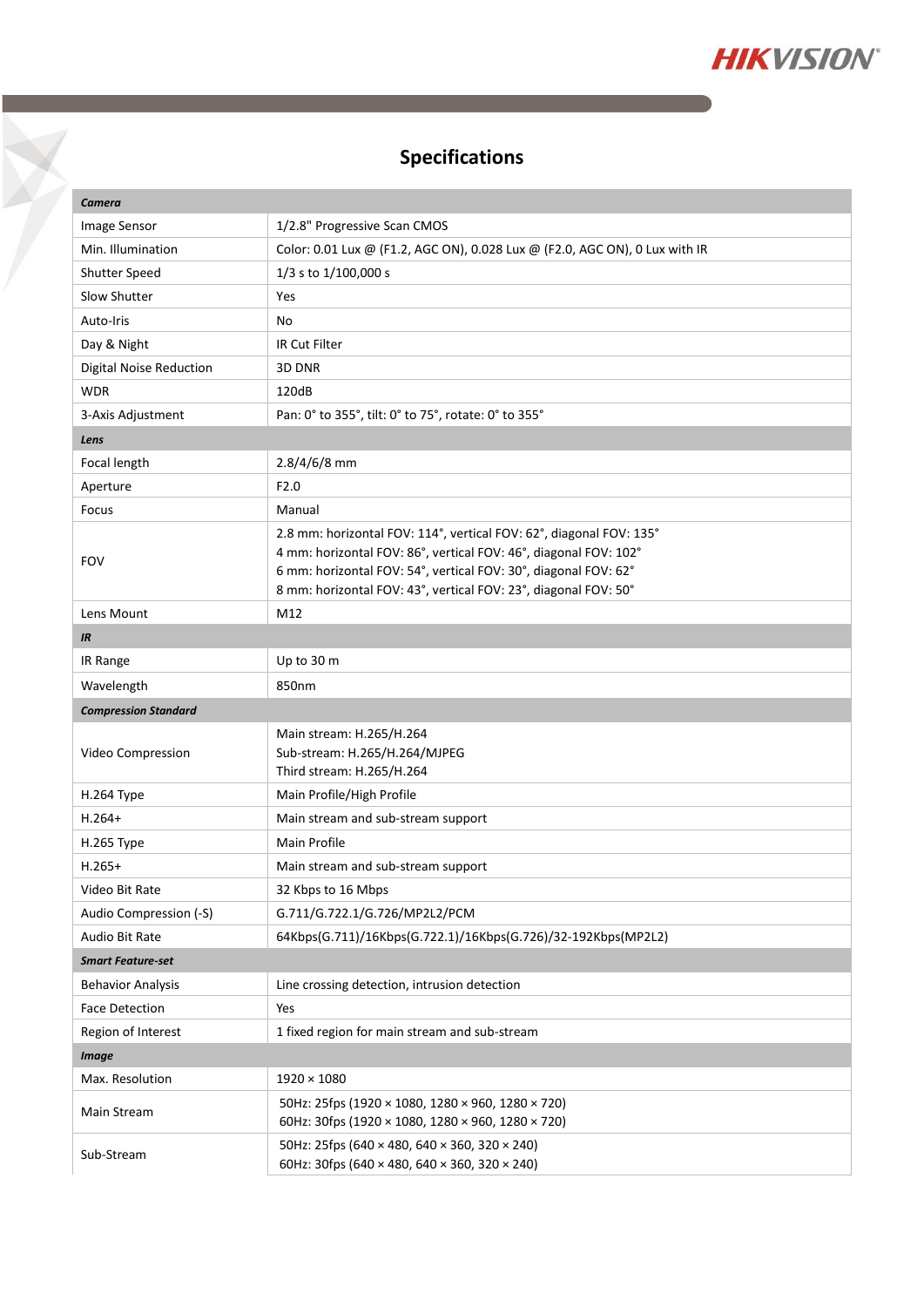

| <b>Third Stream</b>                | 50Hz: 25fps (1920 × 1080, 1280 × 720, 640 × 360, 352 × 288)<br>60Hz: 30fps (1920 × 1080, 1280 × 720, 640 × 360, 352 × 240)           |  |
|------------------------------------|--------------------------------------------------------------------------------------------------------------------------------------|--|
| Image Enhancement                  | BLC/3D DNR                                                                                                                           |  |
| <b>Image Setting</b>               | Rotate mode, saturation, brightness, contrast, sharpness adjustable by client software or web<br>browser                             |  |
| <b>Target Cropping</b>             | No                                                                                                                                   |  |
| Day/Night Switch                   | Auto/Schedule/Triggered by alarm in (-S)                                                                                             |  |
| <b>Network</b>                     |                                                                                                                                      |  |
| Network Storage                    | Support Micro SD/SDHC/SDXC card (128G), local storage and NAS (NFS, SMB/CIFS), ANR                                                   |  |
| Alarm Trigger                      | Motion detection, video tampering, network disconnected, IP address conflict, illegal login, HDD<br>full, HDD error                  |  |
| Protocols                          | TCP/IP, ICMP, HTTP, HTTPS, FTP, DHCP, DNS, DDNS, RTP, RTSP, RTCP, PPPoE, NTP, UPnP™, SMTP,<br>SNMP, IGMP, 802.1X, QoS, IPv6, Bonjour |  |
| <b>General Function</b>            | One-key reset, anti-flicker, three streams, heartbeat, mirror, password protection, privacy mask,<br>watermark, IP address filter    |  |
| <b>Firmware Version</b>            | V5.5.2                                                                                                                               |  |
| API                                | ONVIF (PROFILE S, PROFILE G), ISAPI                                                                                                  |  |
| Simultaneous Live View             | Up to 6 channels                                                                                                                     |  |
| User/Host                          | Up to 32 users<br>3 levels: Administrator, Operator and User                                                                         |  |
| Client                             | iVMS-4200, Hik-Connect, iVMS-5200                                                                                                    |  |
| Web Browser                        | IE8+, Chrome 31.0-44, Firefox 30.0-51, Safari 8.0+                                                                                   |  |
| <b>Interface</b>                   |                                                                                                                                      |  |
| Audio (-S)                         | 1 input (line in/mic.in), 1 output (line out), terminal block, mono sound                                                            |  |
| <b>Communication Interface</b>     | 1 RJ45 10M/100M self-adaptive Ethernet port                                                                                          |  |
| Alarm (-S)                         | 1 input, 1 output (up to 12 VDC, 30 mA), terminal block                                                                              |  |
| Video Output                       | No                                                                                                                                   |  |
| On-board storage                   | Built-in Micro SD/SDHC/SDXC slot, up to 128 GB                                                                                       |  |
| <b>SVC</b>                         | H.264 and H.265 encoding                                                                                                             |  |
| <b>Reset Button</b>                | Yes                                                                                                                                  |  |
| Audio (-S)                         |                                                                                                                                      |  |
| <b>Environment Noise Filtering</b> | Yes                                                                                                                                  |  |
| <b>Audio Sampling Rate</b>         | 16 kHz/32 kHz/44.1 kHz/48 kHz                                                                                                        |  |
| <b>General</b>                     |                                                                                                                                      |  |
| <b>Operating Conditions</b>        | -30 °C to +60 °C (-22 °F to +140 °F), Humidity 95% or less (non-condensing)                                                          |  |
| Power Supply                       | 12 VDC ± 25%, Φ 5.5 mm coaxial power plug<br>PoE (802.3af, class 3)                                                                  |  |
| Power Consumption and              | 12 VDC, 0.5A, max. 6W                                                                                                                |  |
| Current                            | PoE (802.3af, 37V to 57V), 0.2A to 0.1A, max. 7.5W                                                                                   |  |
| Protection Level                   | IP67, IK10<br>TVS 2000V Lightning Protection, Surge Protection and Voltage Transient Protection                                      |  |
| Material                           | Metal                                                                                                                                |  |
| <b>Dimensions</b>                  | Camera: $\Phi$ 111 × 82.4 mm ( $\Phi$ 4.4" × 3.2")<br>Package: 134 × 134 × 108 mm (5.3" × 5.3" × 4.3")                               |  |
| Weight                             | Camera: Approx. 610 g (1.3 lb.)<br>With Package: Approx. 820 g (1.8 lb.)                                                             |  |
|                                    |                                                                                                                                      |  |

#### **Available Model:**